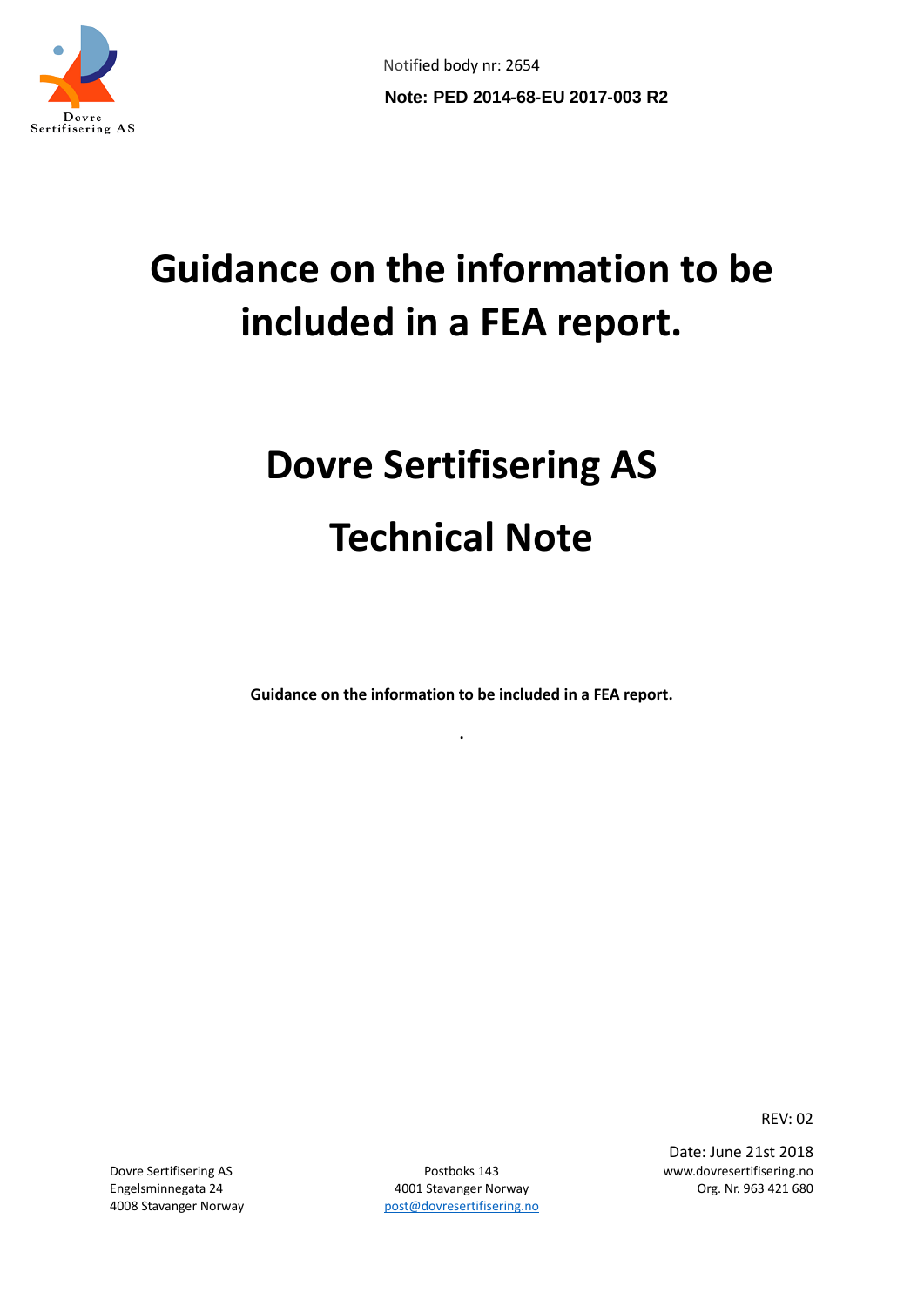

#### **Introduction**

The focus of this note is on what is required when you are using a FEA to assist in the justification of the design of pressure equipment.

It is preferred that a design is justified using Design by Rule. This means that, if you are working with the design of pressure equipment (piping or pressure vessels) according to PED (2014/68/EU), the preferred way of design verification is the use of the requirements as laid down in the relevant standards (ex. EN13445-3 or EN13480-3).

There are situations where these standards are not applicable or do not cover your specific model, geometry or loads. In this case it may be necessary to perform other calculation methods. This can be manual calculations or a Design by analysis route (ex. EN13445-3 Annex B or Annex C).

In this case we focus on the Finite Element Analysis (FEA).

# **What is Finite element analysis (FEA)**

The finite element method (FEM) or finite element analysis (FEA) is [a numerical method](https://en.wikipedia.org/wiki/Numerical_analysis) to predict the behaviour of a construction and for solving problems of engineering and [mathe](https://en.wikipedia.org/wiki/Mathematical_physics)[matical physics.](https://en.wikipedia.org/wiki/Mathematical_physics)

Typical problem areas of interest includ[e structural analysis,](https://en.wikipedia.org/wiki/Structural_analysis) [heat transfer,](https://en.wikipedia.org/wiki/Heat_transfer) [fluid flow,](https://en.wikipedia.org/wiki/Fluid_flow) mass transport, and [electromagnetic potential.](https://en.wikipedia.org/wiki/Electromagnetic_potential) The finite element method formulation of the problem results in a system of [algebraic equations.](https://en.wikipedia.org/wiki/Algebraic_equation)

The method yields approximate values of the unknowns at discrete number of points over the domain *(Logan, 2011)*.

To solve the problem, it subdivides a large problem into smaller, simpler parts that are called finite elements. The simple equations that model these finite elements are then assembled into a larger system of equations that models the entire problem.

Engelsminnegata 24 4001 Stavanger Norway Org. Nr. 963 421 680 4008 Stavanger Norway entitled by [post@dovresertifisering.no](mailto:post@dovresertifisering.no)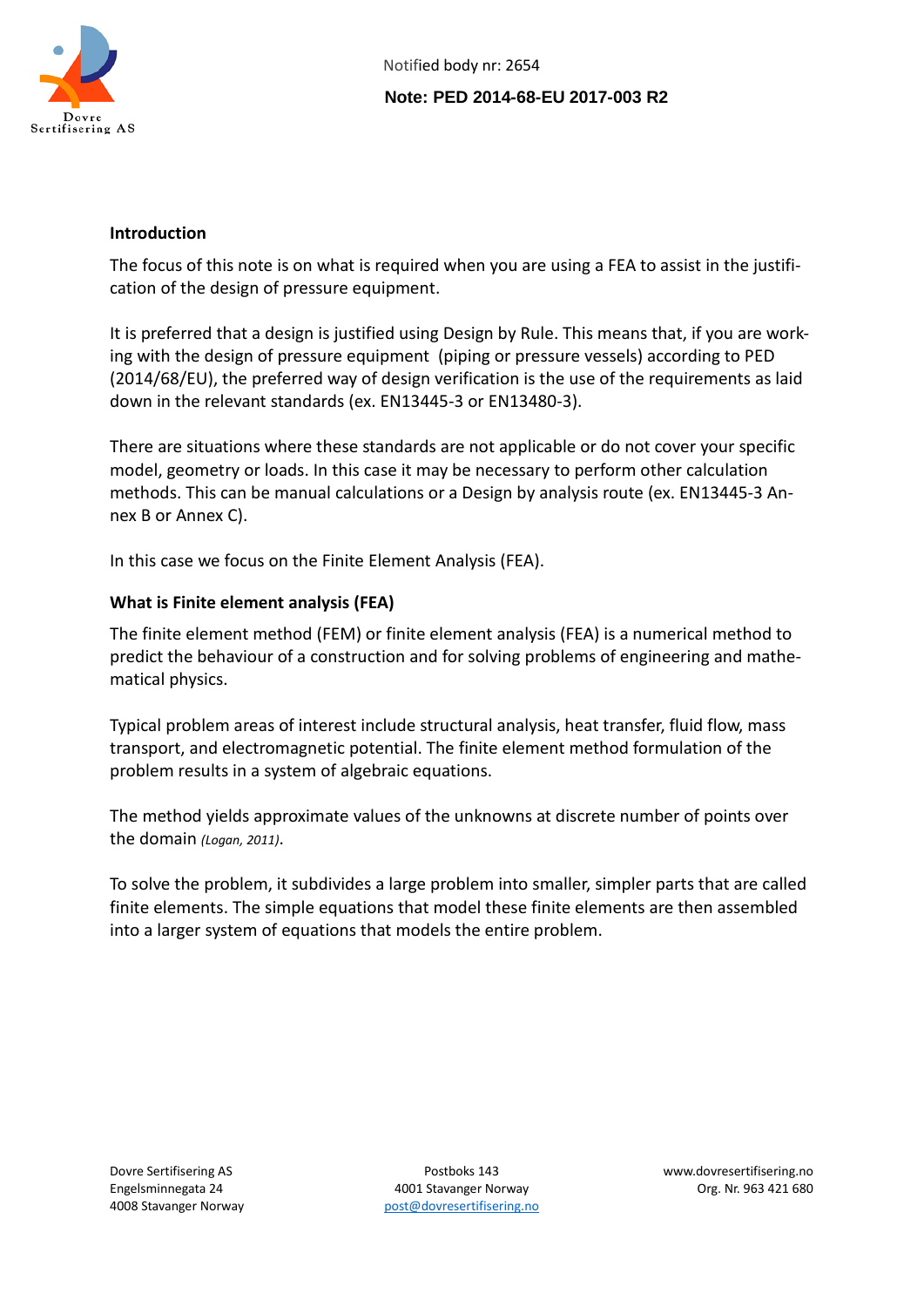Notified body nr: 2654



#### **Note: PED 2014-68-EU 2017-003 R2**

#### **Requirements FEA submission**

If the standard rules are not sufficient to cover the design a FEA could be applicable.

#### **The following items should be a part of the FEA report.**

#### **1. The scope of the FEA.**

- o Reason and explanation why the FEA is used.
- o Technical description of the structure
- o Description of the loads
- o Standard used for the FEA (ex. EN13345-3 annex B or C)

#### **2. The software used for the FEA.**

- o Originators / operators name
- o System modules
- o Software name and Version number of the software used
- o Operating system (Name and version)

#### **3. Executive summary.**

- o Describing how the FEA was used to support the design
	- o Linear Static Stress Analysis:
		- Factor of Safety Calculation
		- Deflections and Strains
		- Contact Stress Computation
	- o Thermal Analysis:
		- Thermal Stress Analysis of parts and assemblies
		- **F** Thermo-mechanical Analysis
	- o Non-Linear Analysis:
		- **Material Non-linear Analysis**
		- **Geometric Non-linear Analysis**
		- **Impact Analysis**
		- **Elasto-plastic Deformation Analysis**
	- o Fatigue Analysis:
		- **•** Durability Analysis
		- **Failure Prediction Analysis**
		- **High Cycle Fatigue Calculations**
	- o Pressure Vessels Stress Analysis:
		- **Stress Analysis per EN/ASME/AD 2000/ CODAP Codes**
		- **Nozzle stress analysis**
		- Stress Intensity Calculations
		- **F** Shell & Full Scale 3D Stress Analysis of Pressure Vessels among others
- o FEA model used
- o The results of the FEA
- o Conclusions of the FEA for the model

Engelsminnegata 24 **4001 Stavanger Norway Communist Communist Communist Communist Communist Communist Communist Communist Communist Communist Communist Communist Communist Communist Communist Communist Communist Communis** 4008 Stavanger Norway entitled by [post@dovresertifisering.no](mailto:post@dovresertifisering.no)

Dovre Sertifisering AS Postboks 143 www.dovresertifisering.no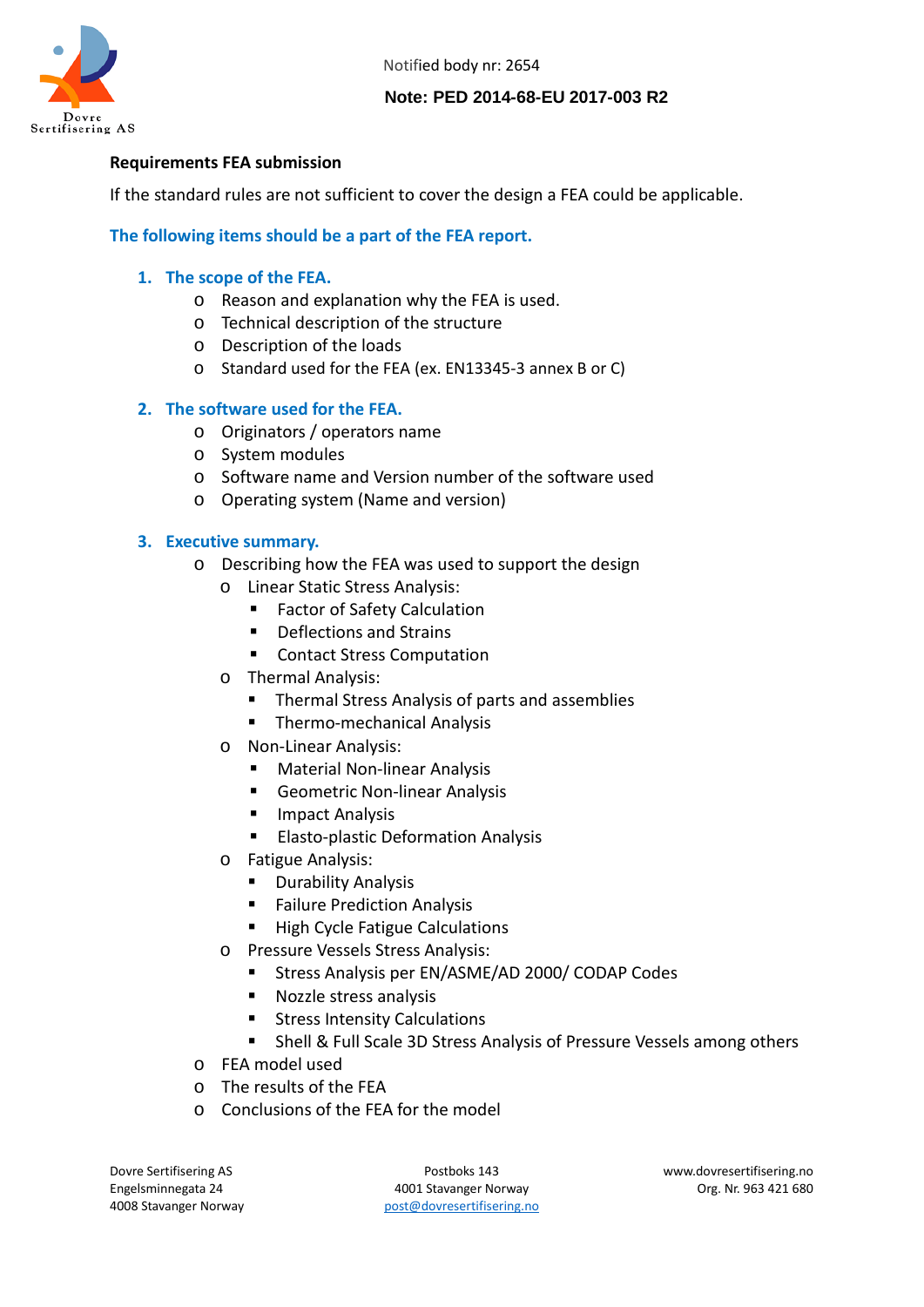Notified body nr: 2654



#### **Note: PED 2014-68-EU 2017-003 R2**

o Conclusions to the essential safety requirements of the directive (2014/68/EU)

# **4. Type of analysis (linear, plastic).**

- o Model description and generation
- o Refer to the drawings used (correct number and revision)
- o If simplifications or changes of the model are needed to perform a FEA, these must be explained and justified
- o Explain meshing (mesh type and size) and refinement
	- **Explain h**
	- $\blacksquare$  Explain p
	- **Shape**
	- Order  $(1^{st}, 2^{nd})$
	- All local refinements must be shown explained and justified

# **5. Chosen mesh size and local refinement.**

- o Element type and number of elements
- o Forces on the model
- o Contact elements (how 2 areas/ faces are connected, ex. Flange faces that are connected)
- o Describe and show supports
- o Describe and show forces
- o Describe and show restraints
- o Describe the method to prevent rigid body movement
	- Models can translate or rotate freely if they are not correctly restrained.
	- An object has 3 translational and 3 rotational rigid body modes.
	- You can prevent rigid body movement by:
		- Restraints to the displacement
		- Study settings (soft spring)
		- Contacts
		- Connections
- o Describe and explain boundary conditions to compensate for missing model parts. This is typically when you are performing an analysis based on symmetry

# **6. Material properties.**

- o A complete description should be provided
- o All of the material properties used must be presented in the report (do not refer to separate documentation)
- o Use tables and graphical data (data provided as agreed with the NoBo)
- o Be aware of material properties as function of the temperature
- o Youngs modulus and Poisson's ratio
- o Refer to PMI, EAM or harmonized standards for the material properties

Engelsminnegata 24 **4001 Stavanger Norway Communist Communist Communist Communist Communist Communist Communist Communist Communist Communist Communist Communist Communist Communist Communist Communist Communist Communis** 4008 Stavanger Norway entitled by [post@dovresertifisering.no](mailto:post@dovresertifisering.no)

Dovre Sertifisering AS Postboks 143 www.dovresertifisering.no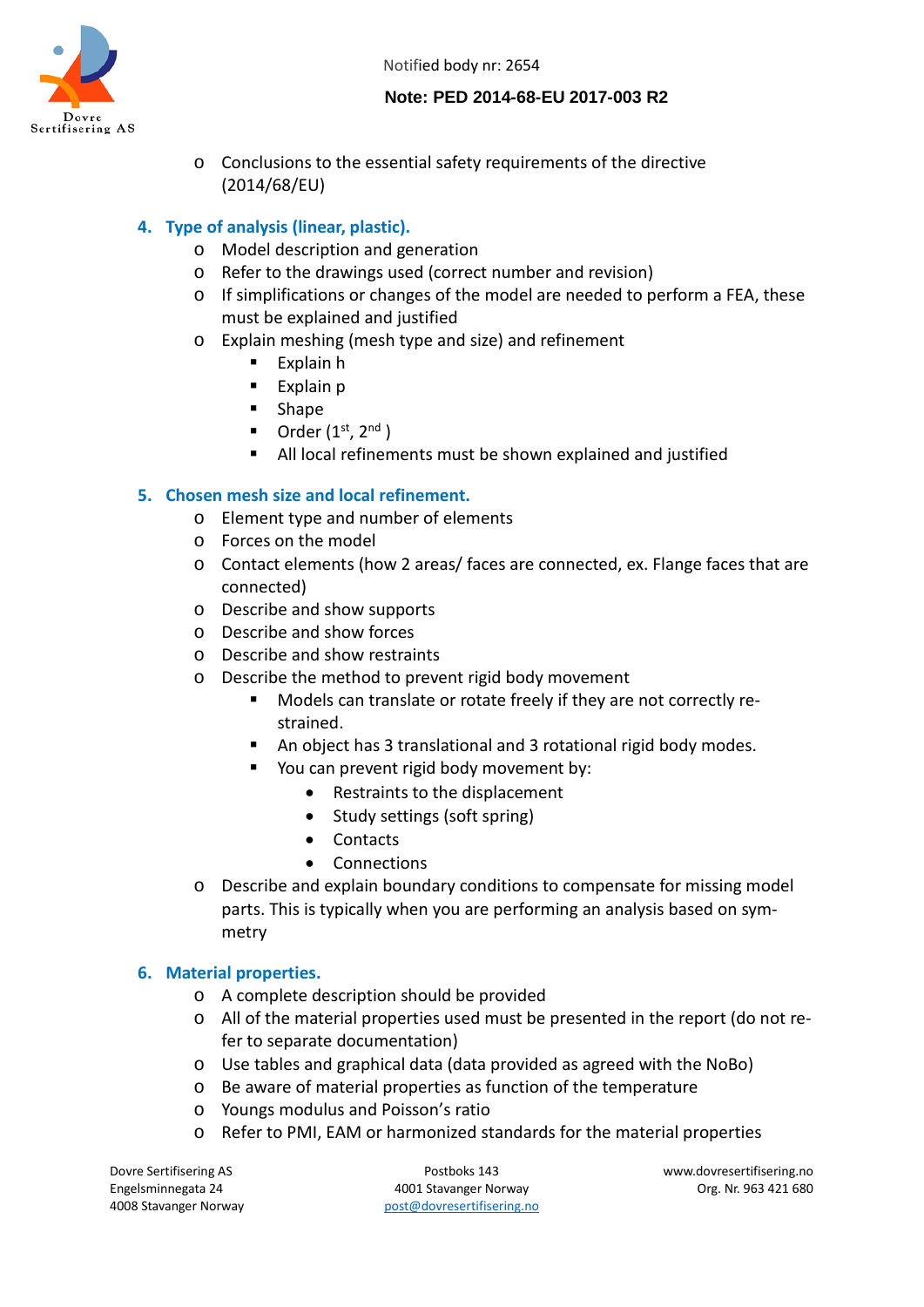

#### **Note: PED 2014-68-EU 2017-003 R2**

# **7. Results of the FEA.**

- o Include a validation of convergence (it is allowed to refer to earlier models if applicable)
	- Ex: Do the values "converge" toward a finite value as the mesh is refined and run repeatedly.
- o Displacements of the model
- o Deformed and un-deformed shapes (superimposed, shows the 2 models as layered)
- o Mesh plots
- o Stress plots
- o Reaction forces on the model (compare with the forces applied)
- o Check incorrect boundary conditions (temperatures, pressures, forces etc)
- o If EN13445-3 is used reference should be made to the used annexes.
	- If annex B is used, reference to §B.5 Methodology should be made.
	- If Annex C is used, reference should be made to table C-3 (EN13445-3).

#### **8. Analysis of the results.**

- o Accuracy of the model should reflect that the results are also applicable for the physical equipment being built
- o Allowable stresses
- o Element stress, nodal stress and compare the results
- o Results are explained
- o If results are excluded this should be explained/ justified
- o If possible the results of the FEA must be be compared with the results of stress calculations of the pressure vessel or part of the pressure vessel with analytical method (DBF)
- o Of all used results / plots it should be explained why the results are included and its purpose.
- o Explain stress concentrations

#### **9. Conclusion based on the results.**

- o Relate the results to the applicable standard
- o Uncertainties of the results
- o Conclusions to PED (2014/68/EU), the ESR must always be satisfied before the design can be approved.